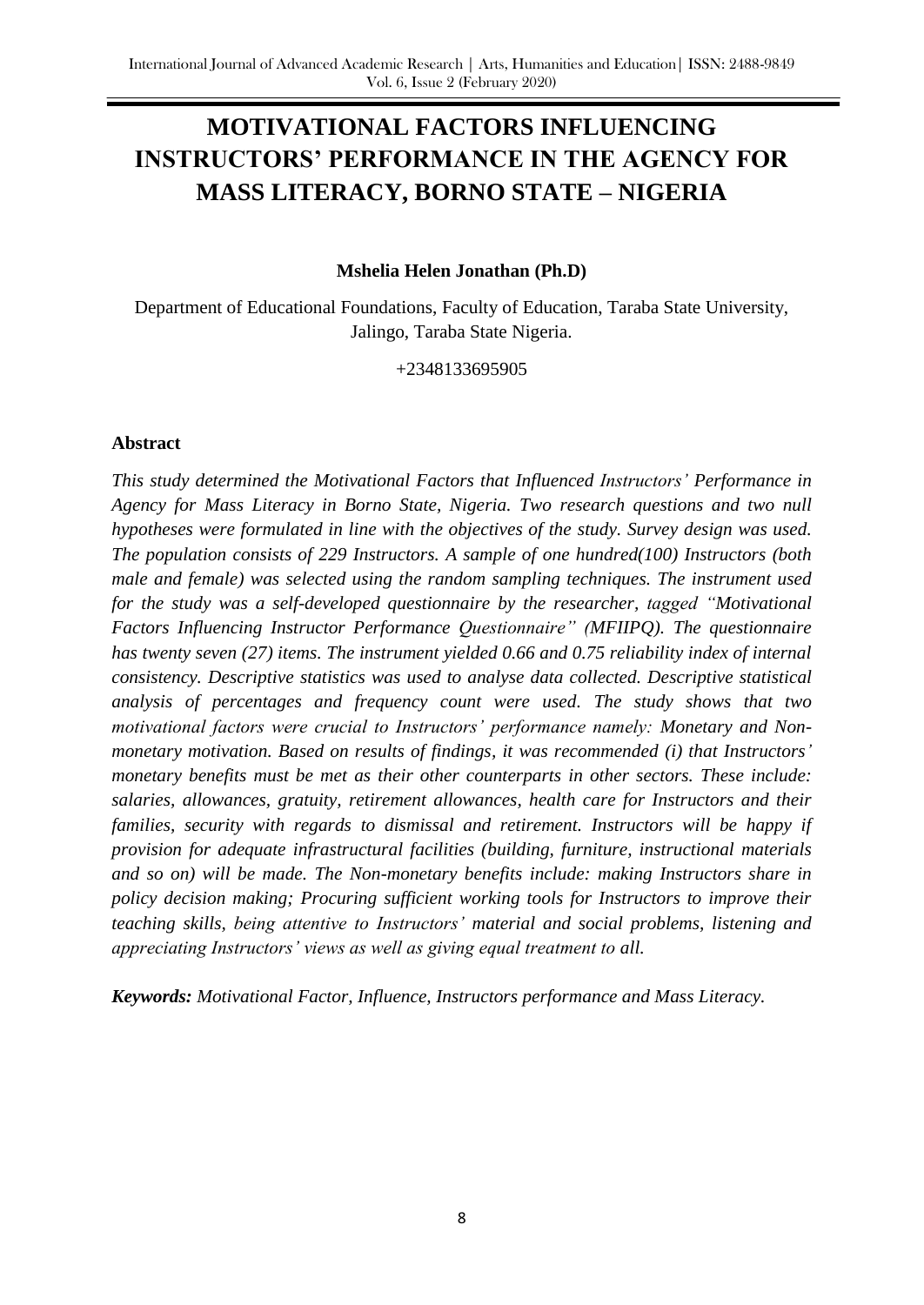## **Introduction**

Instructors' motivation has become an important issue given their responsibility to impart knowledge, skills and character to learners, and this should begin with mass literacy instructors because the agency is aimed at caring and nourishing reading and writing of adult literacy to enhance holistic academic and social development among full grown adults (Zablon, Benson & Pamela, 2016). Teachers' motivation is that drive that is exerted on teachers to improve their professional tasks with enthusiasm (Wilson, 2013). Teaching is a noble task that requires keen attention.

According to Sheldon (2013), the relevance of job satisfaction is very crucial to the long term growth of any educational system around the world. They probably rank alongside professional knowledge and skills, centre competencies, educational resources and strategies as the veritable determinants of educational success and performance. Professional knowledge, skills and centre competencies can be seen when one is on and mastering challenging tasks directed at educational success and performance. In addition, needs satisfaction and motivation to work is very essential in the life of teachers because they form the foundation for working in life. While almost every teacher works in order to satisfy his or her needs in life, he or she constantly agitates for the need to satisfaction. Instructor performance in this context is the ability of the teaching job to meet teachers' needs and improve their job/teaching performance (Spector, 2007).

Essa (2010) considers need to be secured within the learners learning environment. Essa stressed that the effectiveness of the teachers depends on the existing levels of motivation as they facilitate enabling and stimulating environment in the foundation of learners to enhance long term development and learning. Ashaky foundation subsequently alters the opportunity for holistic learning and growth.

Zablon et al. (2016) noted that workers are viewed as an asset and are advantaged to an organization or institution. Efforts should to be focused at winning employees' commitment and promote their level of adaptability through communication, motivation and leadership because they are seen to be proactive towards development. Frase (2012) divulged that staff motivation towards effective job satisfaction in Sweden adopted a qualitative approach using ethnography to study 47 Swede teachers. She observed that salary was a strong force that kept teachers on their jobs, hence, it is likely to influence their performance. Additionally, the amount of salary and increments received motivate the teachers when it is paid in time. Similarly, a study by Adams (2009) in Finland on incentives and levels of production among junior staff in Helsinki University established that rewards such as sickness payment, contributory pension schemes, free life insurance and subsidized meals contributed to their job satisfaction.

Justine (2011) opined that employees are the key resources in sustaining the institution's long term competitive advantage, and the ability to attract, maintain, retain and motivate its workforce influences the sustainability of a constant success.

In the 1950s, Frederick Herzberg (Maslow, 1943) proposed a theory of motivation that focused on the job and on the environment where work is done. Herzberg studied various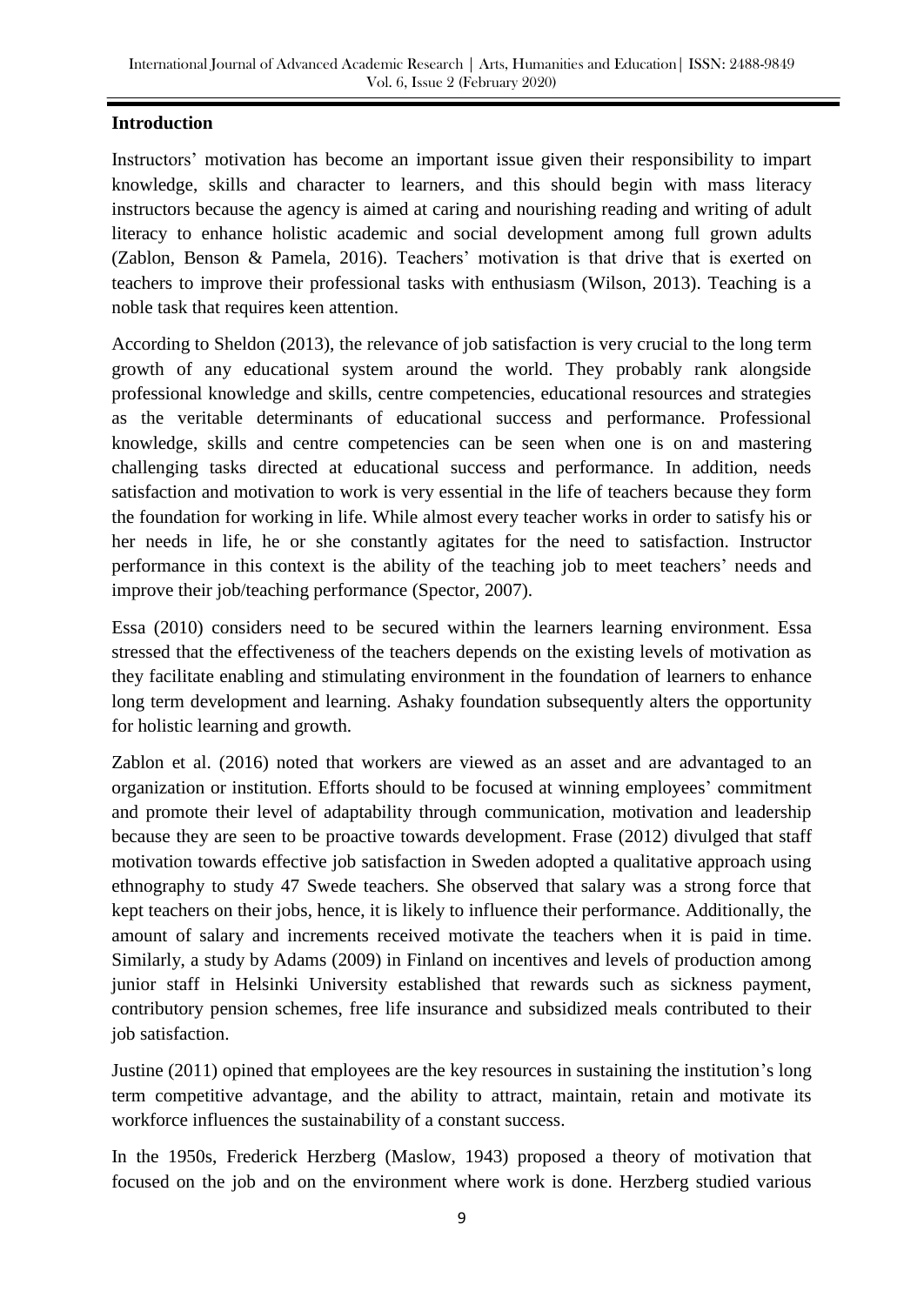factors relating to the job and their relation to employee motivation and concluded that they can be divided into: (i) Hygiene factors and (ii) Motivational factors. Hygiene factors, which relate to the work setting and not the content of the work, include adequate wages, comfortable and safe working conditions, fair company policies, and job security. These factors do not necessarily motivate employees to excel but will definitely have an effect on the employees' performance and their absence may be a potential source of employee dissatisfaction. Hertzberg said, hygiene factors do not motivate. The lack of hygiene factors at work would simply mean that employees are not motivated. Thus, an organization must be conceived with ensuring that both the hygiene factors and motivators are to an adequate standard. It is important to note that with Maslow, the satisfaction or a higher need leads to the next but with Hertzberg, they have two different status factors which are distinct from each other. Status is placed in between motivators and hygiene because when it is achieved, it becomes a motivator and when it is not achieved it becomes a hygiene factor. One major weakness of theories is that it makes no allowance for the different meanings which individuals attach to work or their orientations. Herzberg's theory brought a lot of interest from academics and from managers who were looking for ways of motivating their employees. The reason for so much interest in Herzberg's results comes from a dual character of his work. His theory not only describes employees' needs but also goes further and presents how to enrich jobs and make workforce more motivated. Herzberg indicates that job satisfaction and job dissatisfaction are not opposite phenomena. According to him, the opposite of satisfaction is rather no satisfaction and the opposite of dissatisfaction is no dissatisfaction. Herzberg suggests that satisfaction and dissatisfaction are produced by different factors. People are satisfied at their work by factors related to content of that work. Those factors are called intrinsic motivators and contain achievement, recognition, interesting work, responsibility, advancement and growth. Factors that make people unhappy with their work are called dissatisfiers or hygiene factors. Herzberg found the following as dissatisfiers: company policy, supervision, working conditions, interpersonal relationships, salary, status, security. What makes them different from motivators is the fact that they are not related to the content of the work but to the context of the job. Herzberg results were also attacked because he did not try to measure relationship between performance and satisfaction. As can be seen from this short overview of controversies and overlaps on content theories, not every theory managed to defend itself during decades. However, most of them influenced the growth of interest in the topic of work motivation. Although Herzberg's paradigm of hygiene and motivating factors and Maslow's hierarchy of needs may still have broad applicability in the business world, at least one aspect of each, salary as a hygiene factor (Herzberg) and esteem as a lower order need than self-actualization (Maslow), does not seem to hold in the case of elementary and senior high school teachers. These findings may begin to explain why good teachers are being lost to other higher paying positions and to help administrators focus more closely on the esteem needs of teachers, individually and collectively.

#### **Statement of Problem**

The high rate of illiteracy among adults in Borno state, Nigeria has been of great concern as some of these adults are left embarrassed in the society during public function or interaction where they are unable to relate, articulate or communicate their points and arguments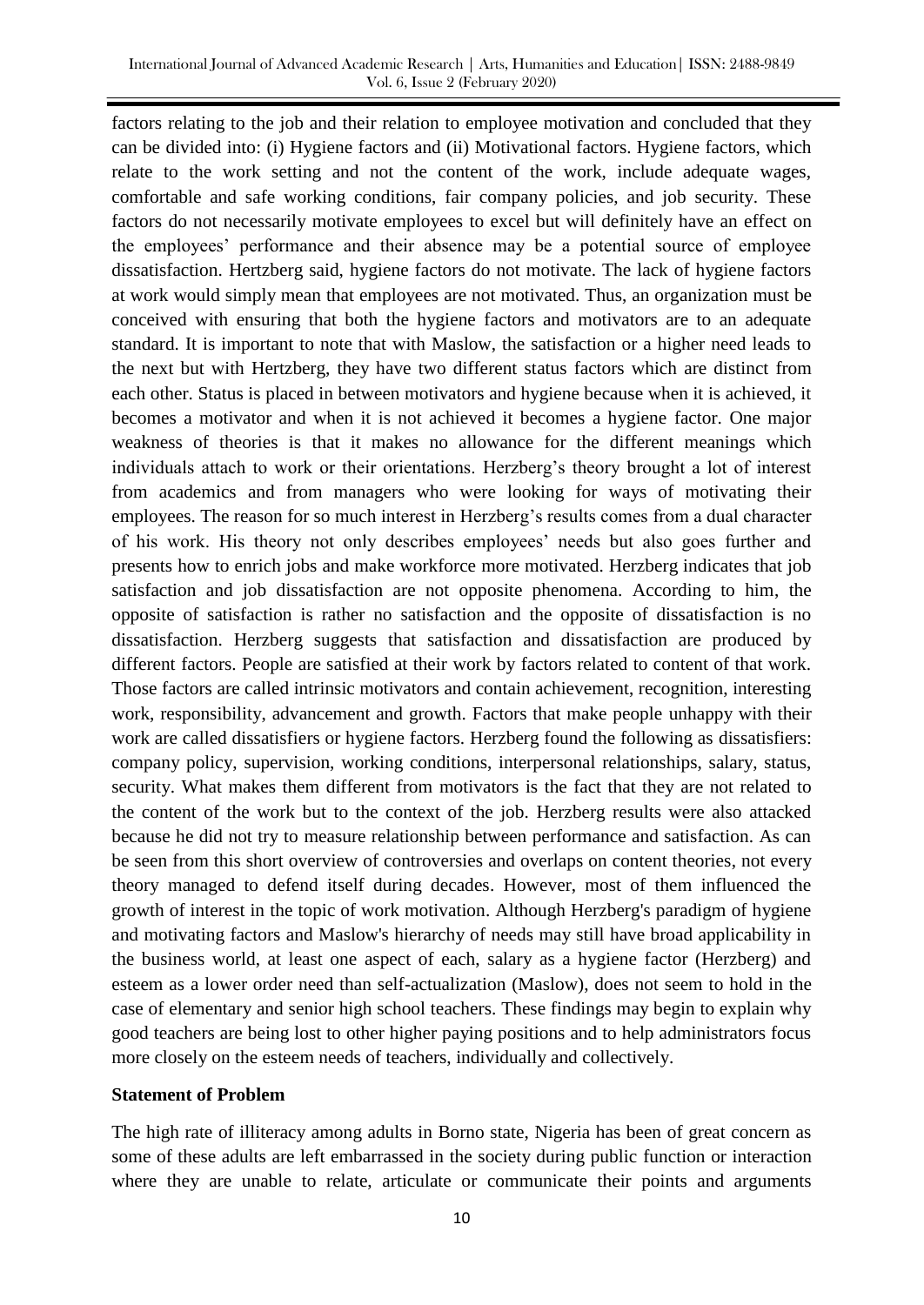effectively. On the other hand, teachers feel dissatisfied and unmotivated in their job performance. In well-motivated schools, teachers are more willing to enhance their teaching skills, exert efforts in the school's activities, as reflected in their participation and commitment where monetary incentives like salaries and wages are paid to the teaching staff; these have great impact on workers' performance in institutions. The provision of motivational factors provides more morale to the workers to remain committed to the organization's set goals, hence, job satisfaction which leads to an increase in participation in the institution's activities for better performance. Based on this, the research would want to find out the factors influencing Instructors' performance in the Agency for Mass Literacy of Borno State, Nigeria.

## **Purpose of the study**

The purpose of this study is to find out the factors influencing Instructors' performance in the Agency for Mass Literacy of Borno State, Nigeria.

The study intends to determine:

- i. The extent to which monetary benefits influence Instructors' performance in the Agency for Mass Literacy of Borno State, Nigeria.
- ii. The extent to which non-monetary benefits influence performance of adult education Instructors in the Agency for Mass Literacy of Borno State, Nigeria.

# **Research Question**

The following research questions guided the researcher in carrying out this study:

- i. What are the monetary benefits that influence Instructors' performance in the Agency for Mass Literacy of Borno State, Nigeria?
- ii. What are the non-monetary benefits that influence performance of adult education Instructors in the Agency for Mass Literacy of Borno State, Nigeria?

# **Statement of Hypotheses**

The following null hypotheses are postulated and will be tested at 0.05 level of significance.

- i. Monetary benefits related have no significant influence on Instructors' performance in the Agency for Mass Literacy of Borno State, Nigeria.
- ii. Non- monetary benefits have no significant influence on Instructors' performance in the Agency for Mass Literacy of Borno State, Nigeria.

### **0**

# **Methodology**

The research design adopted for this study was survey design. This is because it determined the motivational factors that could influence Instructors' performance in the Agency for Mass Literacy of Borno State, Nigeria. The target population for this study comprised of all Instructors who are permanent and pensionable staff of the Agency for Mass Literacy of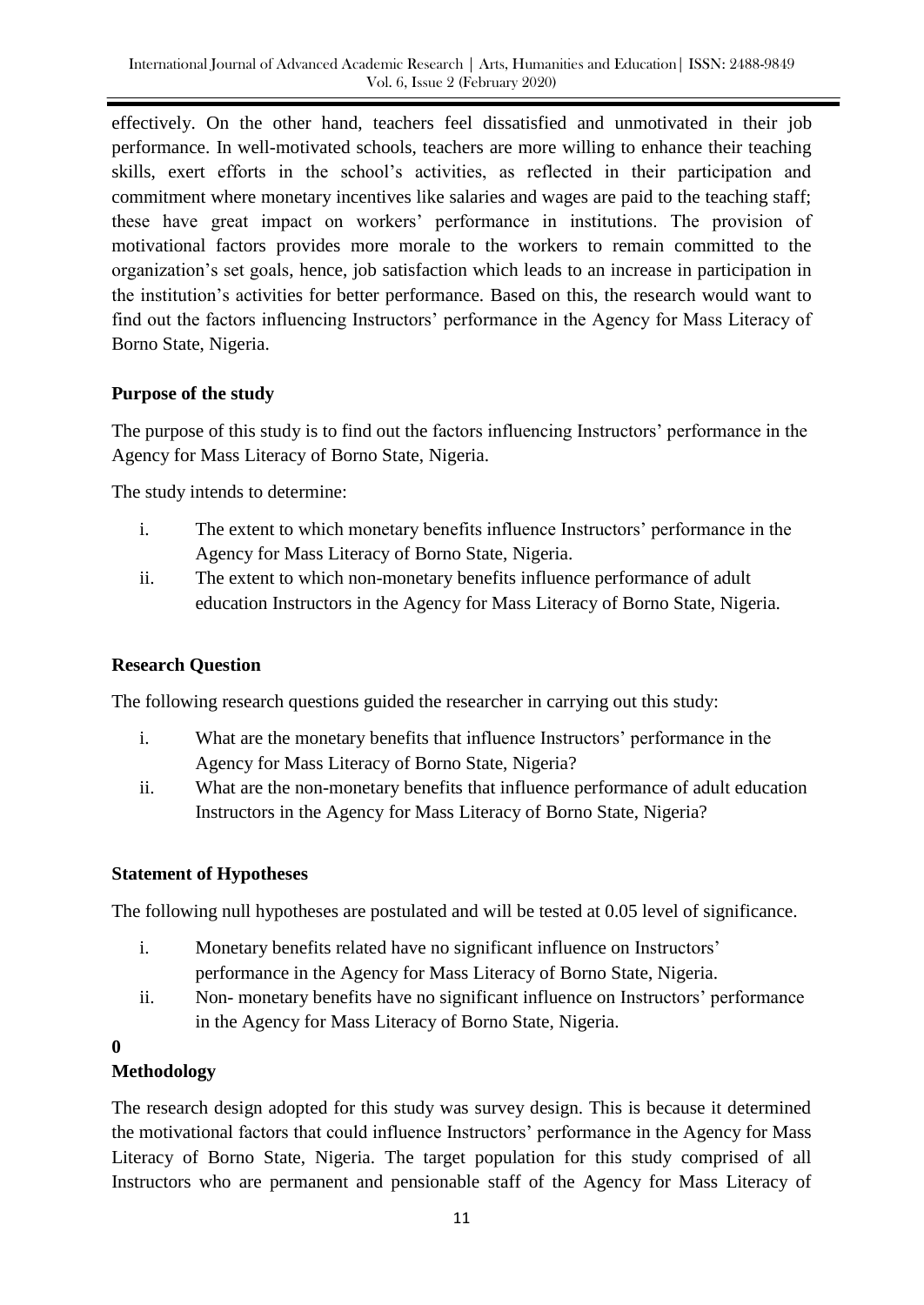Borno State. A total of 100 Instructors constituted the sample of the study. This include, 60 males and 40 female Instructors. Simple random sampling was used in selecting the subjects for the study.

The researcher developed an instrument for data collection for the study titled: Instructor Factor Questionnaire with 27 item based on 5 point likert rating scale.

To ensure validity and reliability of instrument, 3 expert reviewed the instrument based on face and content validity. To determine the reliability, the instrument was pilot tested using test retest method and computed using the Pearson Product Moment Correlation (PPMC) where a positive significant correlation of 0.66 was obtained and the retest had the value of 0.75.

## **Results**

**Research question 1:** what are the monetary benefits that influence Instructors' performance in the Agency for Mass Literacy of Borno State, Nigeria?

| Factors respondents  | Strongly    | Agree x4      | Agree somewhat | Positive        | Disagree x 2 | Strongly     | Negative        |
|----------------------|-------------|---------------|----------------|-----------------|--------------|--------------|-----------------|
|                      | agree x5    |               | x3             | respondents     |              | disagree x 1 |                 |
| Salary               | 11(12.50)%  | $10(11.60)\%$ | 9(10.80)%      | 30              | 42(43.20)%   | 28(29.20)%   | 70              |
|                      |             |               |                |                 |              |              |                 |
| Promotion            | $3(4.10)\%$ | $5(6.60)\%$   | 10(11.80)%     | 15              | 46(47.10)%   | 36(37.30)%   | 82              |
|                      |             |               |                |                 |              |              |                 |
| Free                 | $0(0.00)\%$ | $0(0.00)\%$   | $0(0.00)\%$    | 00              | 57(58.30)%   | 43(44.00)%   | 100             |
| accommodation        |             |               |                |                 |              |              |                 |
| Transportation       | $1(2.00)\%$ | $8(9.80)\%$   | $10(11.80)\%$  | 19              | 42(43.90)%   | 39(40.50)%   | $\overline{81}$ |
| allowance            |             |               |                |                 |              |              |                 |
| Leave allowance      | $4(5.20)\%$ | 9(10.40)%     | 9(10.80)%      | 22              | 34(35.00)%   | 44(45.70)%   | 78              |
| Retirement           | $6(7.50)\%$ | $4(5.60)\%$   | 9(10.80)%      | 19              | 53(54.20)%   | 28(29.00)%   | 81              |
| allowance            |             |               |                |                 |              |              |                 |
| Utility allowance    | $2(3.10)\%$ | $4(5.60)\%$   | $4(5.90)\%$    | 10              | 53(54.10)%   | 37(38.40%    | 90              |
| Medical allowance    | $2(3.10)\%$ | $5(6.20)\%$   | $3(4.50)\%$    | 10              | 42(43.30))%  | 48(49.80)%   | 90              |
| Instructor training  | $2(3.10)\%$ | $5(6.20)\%$   | $8(9.30)\%$    | 15              | 30(31.30)%   | 55(56.10)%   | 85              |
| Housing allowance    | $3(4.10)\%$ | 10(11.40)%    | $5(6.60)\%$    | 18              | 39(40.20)%   | 43(44.60)%   | 82              |
| Hardship allowance   | $0(0.00)\%$ | $0(0.00)\%$   | $0(0.00)\%$    | $00\,$          | 67(68.00)%   | 33(34.20)%   | 100             |
| Hazard allowance     | $0(0.00)\%$ | $0(0.00)\%$   | $0(0.00)\%$    | $00\,$          | 51(52.20)%   | 49(50.90)%   | 100             |
| Disturbance          | $0(0.00)\%$ | $1(2.00)\%$   | 10(11.40)%     | 11              | 36(37.50)%   | 53(54.00)%   | 89              |
| allowance            |             |               |                |                 |              |              |                 |
| Responsibility       | $0(0.00)\%$ | 10(11.80)%    | 10(11.90)%     | 20              | 46(47.00)%   | 34(35.30)%   | 80              |
| allowance            |             |               |                |                 |              |              |                 |
| Special promotion    | $0(0.00)\%$ | $0(0.00)\%$   | $0(0.00)\%$    | 00              | 41(27.10)%   | 59(60.30)%   | 100             |
| for best performance |             |               |                |                 |              |              |                 |
| Car/motorcycle loan  | $2(3.10)\%$ | $5(6.20)\%$   | 15(16.60)%     | $\overline{22}$ | 29(3.20)%    | 49(50.90)%   | 78              |
| Furniture allowance  | $2(3.10)\%$ | 9(10.40)%     | $6(7.40)\%$    | 17              | 42(47.30)%   | 41(48.80)    | 83              |
| Rent subsidy         | $7(8.30)\%$ | 12(13.50)     | 10(11.80)%     | 29              | 35(36.00)%   | 36(37.30)%   | 71              |
| Meal subsidy         | $3(4.10)\%$ | 9(10.80)      | $6(7.70)\%$    | 18              | 46(47.10)%   | 36(37.30)%   | 82              |
| Salary increment     | $3(4.10)\%$ | 8(9.80)%      | 10(11.80)%     | 21              | 44(45.00)%   | 35(36.30)%   | 79              |

Table 1: Frequency/percentage distribution of respondents on monetary benefit.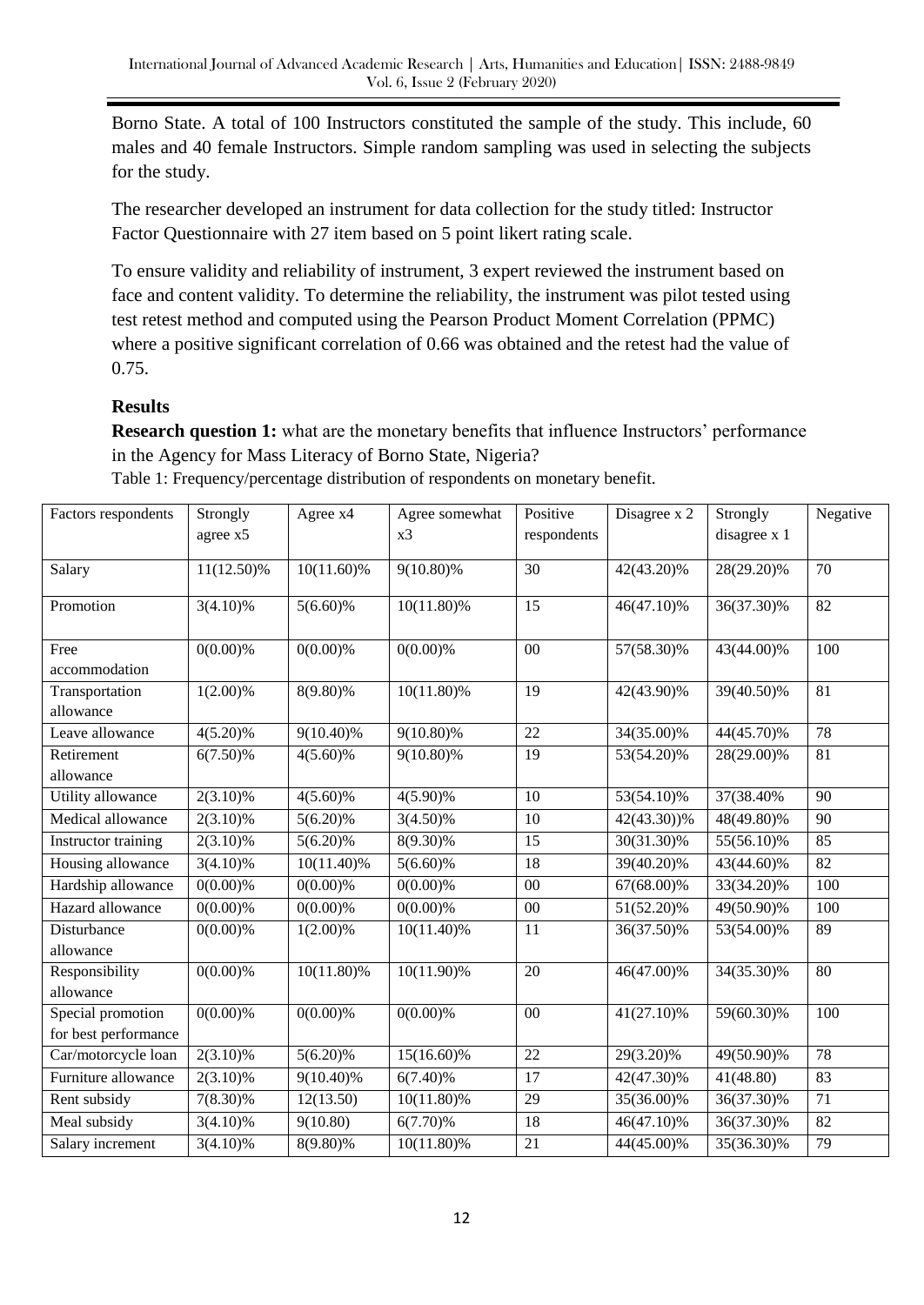## **Research question 2:** What are the non-monetary benefits that influence performance of adult education Instructors in the Agency for Mass Literacy of Borno State, Nigeria.

| Factors         | Strongly<br>agree x5 | Agree x4    | Agree<br>somewhat x3 | Positive<br>respondents | Disagree x 2 | Strongly<br>disagree x 1 | Negative |
|-----------------|----------------------|-------------|----------------------|-------------------------|--------------|--------------------------|----------|
|                 |                      |             |                      |                         |              |                          |          |
| Instructors     | $0(0.00)\%$          | 8(9.00)%    | 20(21.00)%           | 48                      | 43(45.20)%   | 29(30.40)%               | 72       |
| actively        |                      |             |                      |                         |              |                          |          |
| participation   |                      |             |                      |                         |              |                          |          |
| in policy       |                      |             |                      |                         |              |                          |          |
| decision        |                      |             |                      |                         |              |                          |          |
| making in the   |                      |             |                      |                         |              |                          |          |
| Agency          |                      |             |                      |                         |              |                          |          |
| Instructors     | $4(5.20)\%$          | 9(10.80)%   | 10(11.90)%           | 23                      | 42(43.90)%   | 35(36.30)%               | 77       |
| receive         |                      |             |                      |                         |              |                          |          |
| recognition     |                      |             |                      |                         |              |                          |          |
| whenever they   |                      |             |                      |                         |              |                          |          |
| perfume their   |                      |             |                      |                         |              |                          |          |
| best            |                      |             |                      |                         |              |                          |          |
| Instructors     | $3(4.10)\%$          | $5(6.60)\%$ | 8(9.80)%             | 36                      | 48(49.20)%   | 36(37.20)%               | 84       |
| views are       |                      |             |                      |                         |              |                          |          |
| accepted and    |                      |             |                      |                         |              |                          |          |
| appreciated     |                      |             |                      |                         |              |                          |          |
| Instructor      | $3(4.15)\%$          | 9(10.40)%   | 7(9.90)%             | 19                      | 49(30.20)%   | 32(33.30)%               | 81       |
| receive equal   |                      |             |                      |                         |              |                          |          |
| treatment from  |                      |             |                      |                         |              |                          |          |
| management      |                      |             |                      |                         |              |                          |          |
| Instructors     | $3(4.10)\%$          | $5(6.20)\%$ | 10(11.80)%           | $\overline{18}$         | 35(26.00)%   | 47(48.50)%               | 82       |
| material and    |                      |             |                      |                         |              |                          |          |
| social          |                      |             |                      |                         |              |                          |          |
| problems        |                      |             |                      |                         |              |                          |          |
| attended to at  |                      |             |                      |                         |              |                          |          |
| all times       |                      |             |                      |                         |              |                          |          |
| Instructor      | $2(3.10)\%$          | 12(13.50)%  | $7(8.70)\%$          | 21                      | 29(30.80)%   | 50(51.40)%               | 79       |
| have great      |                      |             |                      |                         |              |                          |          |
| sense of self-  |                      |             |                      |                         |              |                          |          |
| worth in the    |                      |             |                      |                         |              |                          |          |
| Agency          |                      |             |                      |                         |              |                          |          |
| Instructors are | $1(2.00)\%$          | 11(12.50)%  | 7(8.90)%             | 19                      | 36(27.10)%   | 45(46.40%)               | 81       |
| given           |                      |             |                      |                         |              |                          |          |
| sufficient      |                      |             |                      |                         |              |                          |          |
|                 |                      |             |                      |                         |              |                          |          |
| working tools   |                      |             |                      |                         |              |                          |          |

Table 2: Frequency/percentage distribution of respondents on non-monetary benefit.

### **Discussion and Implication for Administration**

Based on the findings made on monetary benefits in table 1, the positive columns for frequency and percentage distribution for salary as a motivational factor indicated the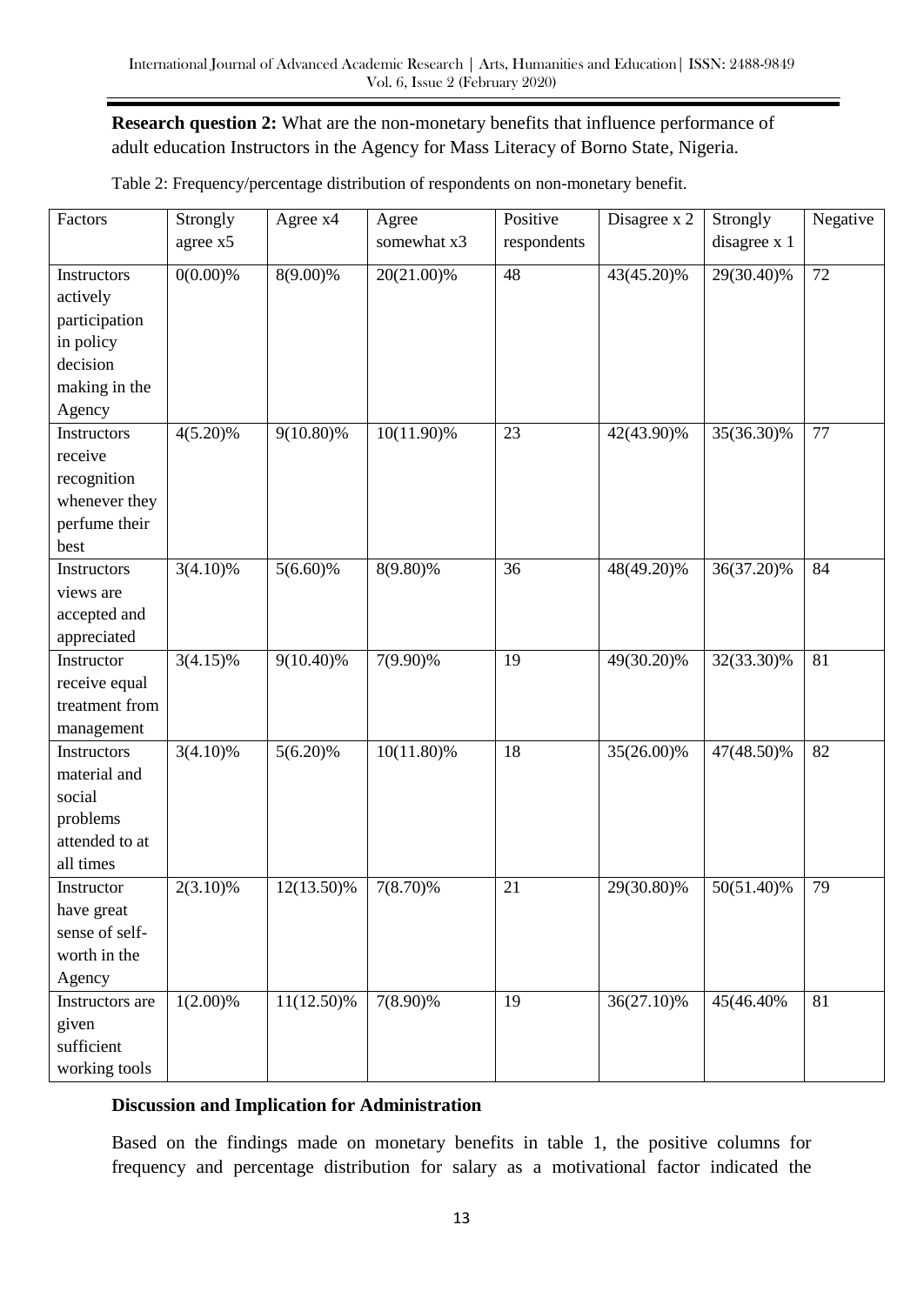following scores: Strongly Agreed 11(12.25)%, agreed 10(11.20)% and Agreed somewhat had 9(10.80)% with 30 total respondents. While the negative columns: Disagreed 42, Strongly Disagreed had 28(29.21)% with 70 respondents respectively. This revealed that the salary earned by the Instructors in the Agency for Mass Literacy in Borno state was not enough to motivate them. This agreed with Frase (2012) who observed that salary was a strong force that kept teachers on their jobs hence it is likely to influence their performance.

Another problem revealed in this study was that, the staff in the Agency for Mass Literacy in Borno state have not been promoted for over twenty years. When promotions are done, they are based on quota system. More so, the promotions are paper promotions because the financial benefits are not implemented or attached to the new promotion. This was indicated by the following responses. The columns for positive responses indicated the scores thus, Strongly Agree 3(4.25)%, Agreed 0(0)% and Agreed somewhat had 2(3.50)% with 5 respondents. While Strongly Disagreed had a score of 36(37.50)% with 95 respondents. The study also revealed that instructors have not been exposed to training. This was indicated by the following scores in table 1 above. Strongly Agreed 2(3.80)%, Agreed 5(6.50)% and Somewhat Agreed 8(9.50)% with 15 respondents, while the scores for Disagreed 30(9.50)% and Strongly Disagreed had 55(56.50)% with 85 respondents.

Finally, this study revealed that facilities such as buildings, infrastructural materials, office accommodation and equipment are not much available for Instructors in the Agency for Mass Literacy in Borno State. All the scores showed negative responses.

## **Recommendations**

Based on major findings from this study, the researcher recommends the following:

- 1. Government should ensure welfare packages for instructors. These include monetary benefits such as attractive remuneration, traveling allowances, gratuities, bonuses and retirement allowances. The non-monetary benefits include health care for instructors and their sick families, maternity and annual leave, study leave, insurance policies against accidental death while on duty, security with regards to dismissal and retirement. The monetary benefits could be extended to include for the provision of adequate infrastructural materials namely: Primers, note books, instructors manual, chalk/white board markers, duster, black/white board and other equipment necessary for learning. It could also include arrangements for professional growth and selfactualization, improved condition of service compared to those of their counterparts in other sectors as this will motivate them towards teaching if social prestige is attached to the teaching profession.
- 2. The Administrators to ensure the following non-monetary benefits to Instructors: good working relationship between the Principal and the Instructors i.e.
	- Sharing in policy and decision making
	- **Procuring sufficient working tools for Instructors**
	- Assigning Instructors a reasonable work load
	- Being attentive to Instructors' material and social problems
	- Listening and appreciating Instructors' views
	- **Treating Instructors impartially.**